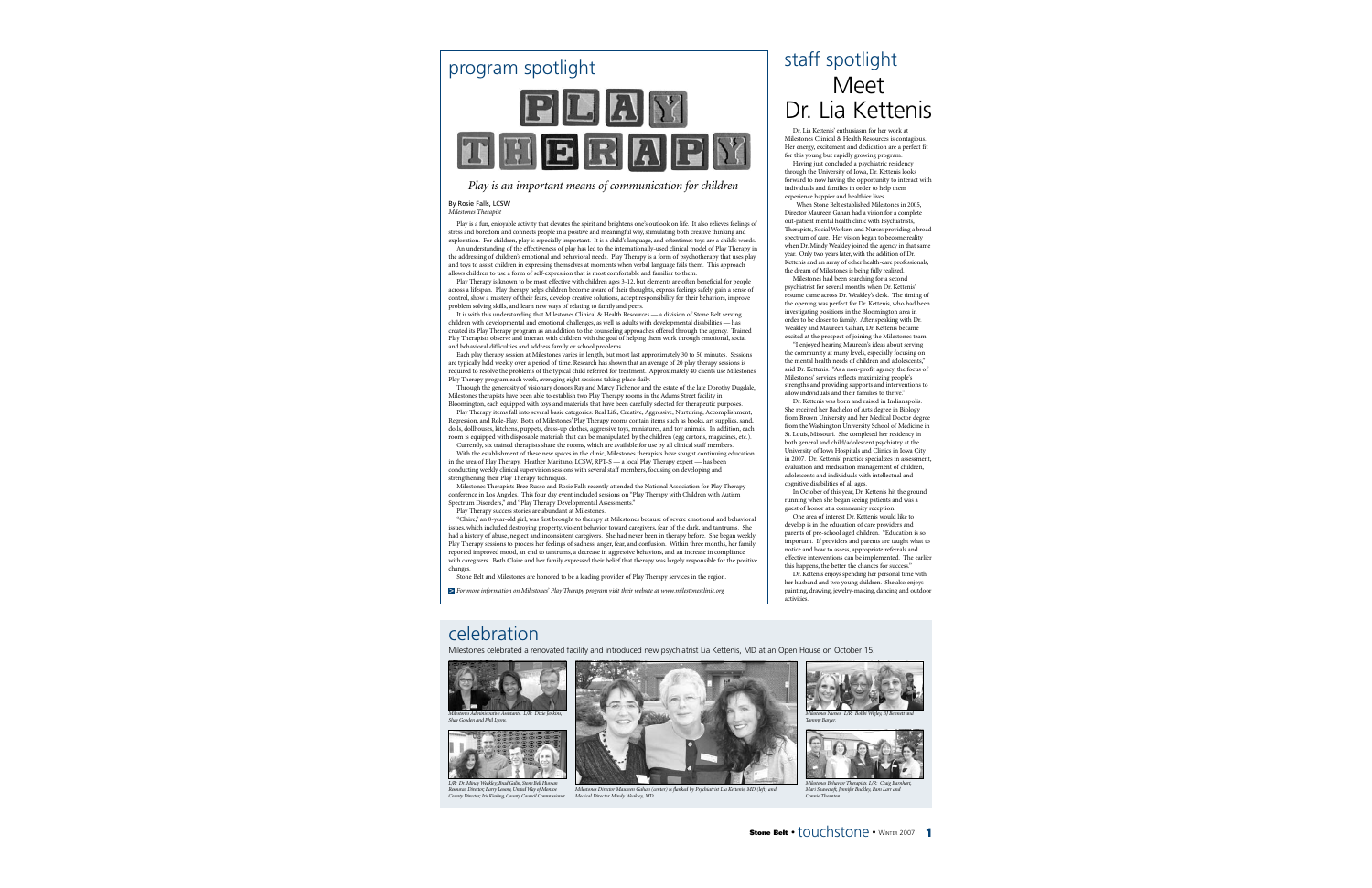### from the CEO Change: Threat or Opportunity?

Change is an inevitable part of life. There is a variety of threat. We utilize both an internal and external perspective possible response to change — resistance, denial, acceptance, or charging forward as a change agent. It is usually an advantage to recognize the need for change and to be involved in proactively facilitating it, rather than waiting for a situation in which an external circumstance forces the change into being.

At Stone Belt we regularly face a great deal of change – it seems we always have. The State will soon change the way we are reimbursed for many of the services we provide. The service delivery models are changing to give service recipients more choice and control. The demographics of the population are changing, putting a squeeze on the workforce. We face all of these factors and myriad others.

Admittedly, it is sometimes difficult to keep the "ship" facing forward and not get caught up in the turmoil of change. However, it helps that we stay anchored through strong beliefs in our mission and values. We work to embrace change as an opportunity when possible, and we maintain a strong advocacy role when change poses a

### upcoming events

### **JANUARY 17 / 4 – 5 PM**

**JOB CLUB MEETING** Stone Belt 10th Street, Main Conference Room Job Club kicks off its 2008 schedule with this first meeting of the year.

• For more information contact Joyce Resler at 812-335-3507, ext. 229 / jresler@stonebelt.org

#### **JANUARY 31 / 5:30 – 7 PM MONROE BANK GALLERY ART & CRAFT RECEPTION**

Monroe Bank, 210 East Kirkwood Avenue, Bloomington Join us for an opening reception for Stone Belt's Art & Craft mixed media mosaics. • For more information contact Leslie Green at 812-332-2168, ext. 249 / lgreen@stonebelt.org

#### **MARCH 4 / 2 – 3:30 PM BUSINESS RECOGNITION CEREMONY**

Bloomington Convention Center, 302 South College Avenue, Bloomington Help us recognize area businesses that have made outstanding contributions in the employment of persons with disabilities. • For more information contact Elizabeth Hall at 812-332-2168, ext. 234 / ehall@stonebelt.org

#### **MARCH 26 / 11:30 AM – 1:30 PM AWARDS FOR EXCELLENCE**

Terry's, 3124 Canterbury Drive

We will recognize five staff members who have made outstanding contributions. • For more information contact Brad Galin at 812-332-2168, ext. 274 / bgalin@stonebelt.org

#### **APRIL 26 / 9 AM RUN WITH ME 5K RUN / WALK**

Stone Belt Tenth Street Start training now for Stone Belt' annual run/walk fund-raiser. • For more information contact Amy Jackson at 812-332-2168, ext. 314 / ajackson@stonebelt.org

to see what changes we need to make from within, and we strive to make the best decisions – ones that will promote

successful outcomes for our constituents. We look for ways we can make the

most of the opportunities that surround us, while taking necessary steps to mitigate the threats that also exist – realizing that sometimes it is the same thing that can be both threat and opportunity. That's the nature of change, isn't it?

This issue of *Touchstone* details some recent and upcoming changes for our organization. Our Milestones program is experiencing very positive change, including the addition of new staff and new therapeutic settings. We are looking at a new way to organize our resources to achieve the most positive outcomes for clients. And we have made some critical decisions regarding where we are able to most

effectively provide supports, which has led to us making changes in our service delivery area.

In addition to change, this issue of *Touchstone* also illustrates some of the traditions and values we continue to embrace – celebration, recognition, and the sharing of the client's perspective on life. Thank you for taking your time to learn more about Stone Belt. We hope you are inspired by the outstanding accomplishments of our clients and the unwavering dedication of their support staff. We wish you and yours the very best of the holiday season, and we look forward to many opportunities to celebrate together in the coming year.

Cheers

**Leslie Green, Chief Executive Officer** 

### quarterly donors

Stone Belt extends appreciation to all our generous donors from September 1 to November 31, 2007. We are grateful for their continued support. CAPSTONE LEVEL GIFTS (\$10,000+): Robert Burton\*

PILLAR LEVEL GIFTS (\$5,000 — \$9,999): Davee Foundation

CORNERSTONE LEVEL GIFTS (\$2,500 — \$4,999): Donald & Caroline Snyder

BUILDER LEVEL GIFTS (\$1,000 — \$2,499): Forest Pharmaceuticals, Inc; Tim & Mary Ann Hines; Charles Webb; A. John & Judith Rose/Textillery Weavers; Jim & Joyce Grandorf.

ADVOCATE LEVEL GIFTS (\$500 — \$999): Maureen Gahan; Beth Gazley; Ken Gros Louis.

STEWARD LEVEL GIFTS (\$100 — \$499): Anonymous; Arc of Indiana; Mildred Cowling; David Higgins; Clifton & Janna Hocker; Ikon Office Solutions; Indiana Steel & Engineering; Gary & Helen Ingersoll; David & Janet James; Kappa, Kappa Sigma; Jean Langbak; Jim & Kathie Lazerwitz; Lennie's Restaurant; Russell Lyons; John Mannion; Edwin Cochran Marshall; Ed Maxedon & Leslie Green; Phil & Elaine Meyer; Grant Miller; Kathie Moh; Lou & Denny Moir; Monroe Bank; Daniel Mueller; Stuart & Cookie Mufson; Dorcas Porter; Anass Sentissi & Anne Roemer-Sentissi; Bob & Lori Shaw; Bonnie Smith; Peg Stice; Cliff & Joan Travis; Trinity Episcopal Church; Betty Underwood; Edward Wenstrup Jr.; John West, Jr.

FRIEND LEVEL GIFTS (\$1 — \$99): Vicki Baker; Marge Belisle; Stephen Bonowski; Rich & Judy Buckmaster; Robert Burton; June Bush; Dixie Chaney; Curry Buick, Cadillac, Pontiac, GMC Truck, Inc; Kathryn Davidson; Bitta DeWees; Downtown Bloomington, Inc; Doyle & Sandy Ehlers; Georgia Emmert; Samantha Figley; Paul & Karen Flicker; Barbara Gifford; John & Elizabeth Hall; Barbara Harris; Debra Hoesman; Linda Holsapple; Betty Lou Horton; Kappa, Kappa, Kappa; Tina Khuzkian; Iris Kiesling; Maureen Kipp; Randall & Rae Kirk; Paul & Georgia Klindt; Neva Laraway; Long's Leather; Pat Lundy; Lila Massa; Ron & Diana McGovern; Mary McGrayel; Nancy Metcalf; Ruth Miller; Lawrence & Brenda Mitchell; Christopher Molloy; Dale Mullins; Ray & Marie Murphy; Ed & Mary Lou Otting; Allison Pack; Jerry Prince; Nancy Rayfield; Don Robinson; Susan Russ; Nancy Smith; Don & Jane Summitt; TSI; Joseph & Cheri Taylor; Al & Bonnie Tinsley; Henry & Celicia Upper; Ron & Maria Walker; Helen Warmouth; Western-Southern Financial Group; Erich & Julia Wiegland; Joseph & Tonya Vandivier; Mary Alice Veal; Julie Vehslage-Hinton; Paul & Charlotte Zietlow.

IN-KIND GIFTS: Rich & Judy Buckmaster; Alan de Veritch; IU Auditorium; Kim Jewell; Don Lewis; Markey's; Walnut Grove Spring Water

*\* Denotes gifts given through the Community Foundation of Bloomington and Monroe County.*

# touchstone

### **WINTER 2007, ISSUE 21**

Touchstone is published quarterly by: Stone Belt 2815 East 10th Street Bloomington, Indiana 47408 812.332.2168 ww.<br>stonebelt.org

Editor: Cheryl Paul • Public Relations: Stacey Ryne



Touchstone is distributed free of charge to families, friends, businesses and community partners of Stone Belt. If you would like to receive our newsletter or know someone else who would, please<br>contact Publications Superv

### **EXECUTIVE TEAM**

Leslie Green: Chief Executive Officer Ward Brown: Chief Financial Officer Kim Hodges: Senior Director of Programs Maureen Gahan: Director of Milestones Clinical & Health Resources Brad Galin: Senior Director of Human Resources and Corporate Compliance Amy Jackson: Director of Development

#### **DEPARTMENTAL LEADERSHIP**

Jack Clark: Director of Management Information Systems Bitta DeWees: Director of Monroe County Employment & Day Services Larry Pejeau: Director of Sales and Marketing Susan Russ: Director of Stone Belt East Employment & Day Services Matt Jackson: Acting Director of Supported Living Tonya Vandivier: Director of Supervised Group Living

### of note



Panels from WTIU's The Friday Zone set depict six topics that children can learn about inside and outside of school: Indiana history, math, nature, performing arts, science and visual *arts. Stone Belt clients designed and built the new set.*

#### **CLIENTS COMPLETE SET FOR WTIU SHOW**

WTIU (public television, Bloomington) children's show, *The Friday Zone*, has a new look, thanks to the vision and creativity of several inspiring Stone Belt artists.

Local collaborative artist, Joe LaMantia, headed the project and partnered with Stone Belt Art Teacher Karen Holtzclaw and several client artists. The finished set panels were installed in the Bloomington studio in September.

The 10 foot high panels began as small black and white drawings created by Stone Belt artists. Drawings were based on the six core subjects of the WTIU program, including: Indiana history, math, nature, performing arts, science and visual arts.

The drawings were next made into overhead transparencies from which they were projected and traced onto large sheets of butcher paper. These full-size tracings were then transferred onto signboard.

Once the tracing and cutting steps were complete, LaMantia worked alongside the artists to cover each piece of board with primer and then bright coats of paint. Additionally, some of the drawings were traced onto magnetic rolls, cut out and decorated with peel and stick vinyl. As a final touch, each magnet was outlined with black chenille and stuck onto the backdrop.

"The success of such an artistic process can only be attributed to the creativity, collaboration, hard work and trust of an entire community of people," said Katie Sullivan, *Friday Zone* host and producer. "We are honored to incorporate the work of Joe and the artisans of Stone Belt into our show."

*The Friday Zone* is an Emmy award-winning children's series. It airs weekly on two PBS stations in Indiana, WTIU and WFYI. It is produced by WTIU and has been on the air since 1999.

*The Friday Zone* caters to children who are between the ages of  $7 - 12$  years old, as well as their parents. The show's mission is to challenge children to explore, investigate and experience the world around them.

The Friday Zone *airs Fridays at 4:30pm on WTIU and 4pm on WFYI. It repeats Saturdays at 10am on WTIU.* >

#### **STONE BELT COMPLETES NAP AHEAD OF SCHEDULE**

Stone Belt received an allocation of \$20,500 in Neighborhood Assistance Program (NAP) tax credits from the State of Indiana for 2007- 2008. This established a fund-raising goal of \$41,000 to be raised between July 1, 2007 and June 1, 2008. We are pleased to announce that Stone Belt donors utilized the entire allocation in less than a six month period, raising \$41,000 in support of *Milestones Clinical & Health Resources* — a Stone Belt program of excellence that provides much needed psychological and psychiatric services to individuals with developmental disabilities. Because of this generosity, Milestones will be able to provide approximately 2000 more hours of clinical services during 2008, enhancing individuals' efforts to become more independent and active members of our community.

### **STONE BELT CLIENT, FAMILY, EMPLOYER HONORED**

The City of Bloomington Council for Community Accessibility (CCA) presented awards to organizations and individuals at its annual awards ceremony on October 15 at the Hilton Garden Inn. Three of the honorees included a Stone Belt client, a Stone Belt family and a Stone Belt employer. "I congratulate all the award

nominees and recipients and thank these individuals and organizations for their significant contributions to making life easier for people with disabilities," said

Mayor Mark Kruzan at the event. See more about Stone Belt's honorees at right. Other recipients included Elizabeth Lyons (Special Recognition), Daniel Grundmann (Professional and Community Service Award), Jo Gilbertson and Dixie Patterson (Kristen Willison Volunteer Service Award), and Karen Thomas (Mayor's Award).



### babette hall self-advocacy award

Babette Hall received the Self-Advocacy Award for advocacy on behalf of herself and others. Babette is the clientrepresentative on the Stone Belt board of directors and also active in the Self-Advocates of Indiana group. Upon receiving her award she went to the microphone with tears in her eyes and said, "I want to thank you all for this, because I worked so hard for it and now I think I'm going to work harder."



### hossler family special recognition award

Don, Carol-Anne and Jonathan Hossler received a Special Recognition Award for the Hand 'n Hand project. Hand 'n Hand involves daily collections of non-perishable food donations — contributed by family members and collected by Stone Belt client volunteers — that are then donated to area food pantries. The project began as an effort to create a productive outlet for their son Jonathan, a Stone Belt client, and is now shared with other clients.

#### **ART & CRAFT ROUNDUP**

Stone Belt Art & Craft ends 2007 on a high note with several successful events.

In October a customdesigned mixed-media mosaic was created for the Internal Medicine Associates' new office building on Sare Road in Bloomington. The piece was commissioned for display in the lobby. Images of the new building and its patients gave the 4x6 piece a realistic feel.

In November a threemonth exhibition of Art & Craft mosaics at Lennie's Restaurant in Bloomington concluded. Feedback from the show was overwhelmingly positive with a total of 26 mosaics sold, totaling over \$3,800. Proceeds go toward Stone Belt programming, with a commission on each piece paid to the artist. In December Stone Belt

held a special Art & Craft Gallery Holiday Sale on two Saturdays. The sale featured mixed-media banners and mosaics, greeting cards, leather items and seasonal items such as holiday ornaments and candles. The Art & Craft Gallery is located at Stone Belt's Tenth Street offices in Bloomington. The gallery is open Monday through Friday, 9 am to 4 pm. Stone Belt sold over \$15,000

worth of Art & Craft products in 2007 and client artists were paid approximately \$5,000 for their designs.

2008 is already looking to be a busy year. Upcoming events include a spring show at Monroe Bank's Kirkwood Headquarters in Bloomington. An opening reception for this four-month exhibit is scheduled for Thursday, January 31 from 5:30 to 7 pm.

>*For more information about Stone Belt Art & Craft email artandcraft@stonebelt.org*

Lennon on the job.

vickie davison business service award Bloomington Hardware owner Vickie Davison received the Business Service Award for her outstanding efforts in hiring persons with disabilities. She has employed Lennon Beasley, a Stone Belt client, at Bloomington Hardware for almost four years. Vickie is a long-term supporter of Stone Belt. In 2005 she received the Stone Belt Business Recognition Award for her support to

**2 Stone Belt** • touchstone • WINTER 2007

**BOARD OF DIRECTORS** President: Phil Meyer Vice President: Beth Gazley Secretary: Vicki Baker Treasurer: Stuart Mufson Past President: Don Hossler

**BOARD MEMBERS** Ryan Bass, William Beyer,

> Natalie Brewington, Charles Burch, Margaret Gilbride, Doug Giles, Babette Hall, Dan Harris, Tim Hines, Stuart Mufson, Patrick Robbins, Amy Travis, Henry Upper, William Verhagen.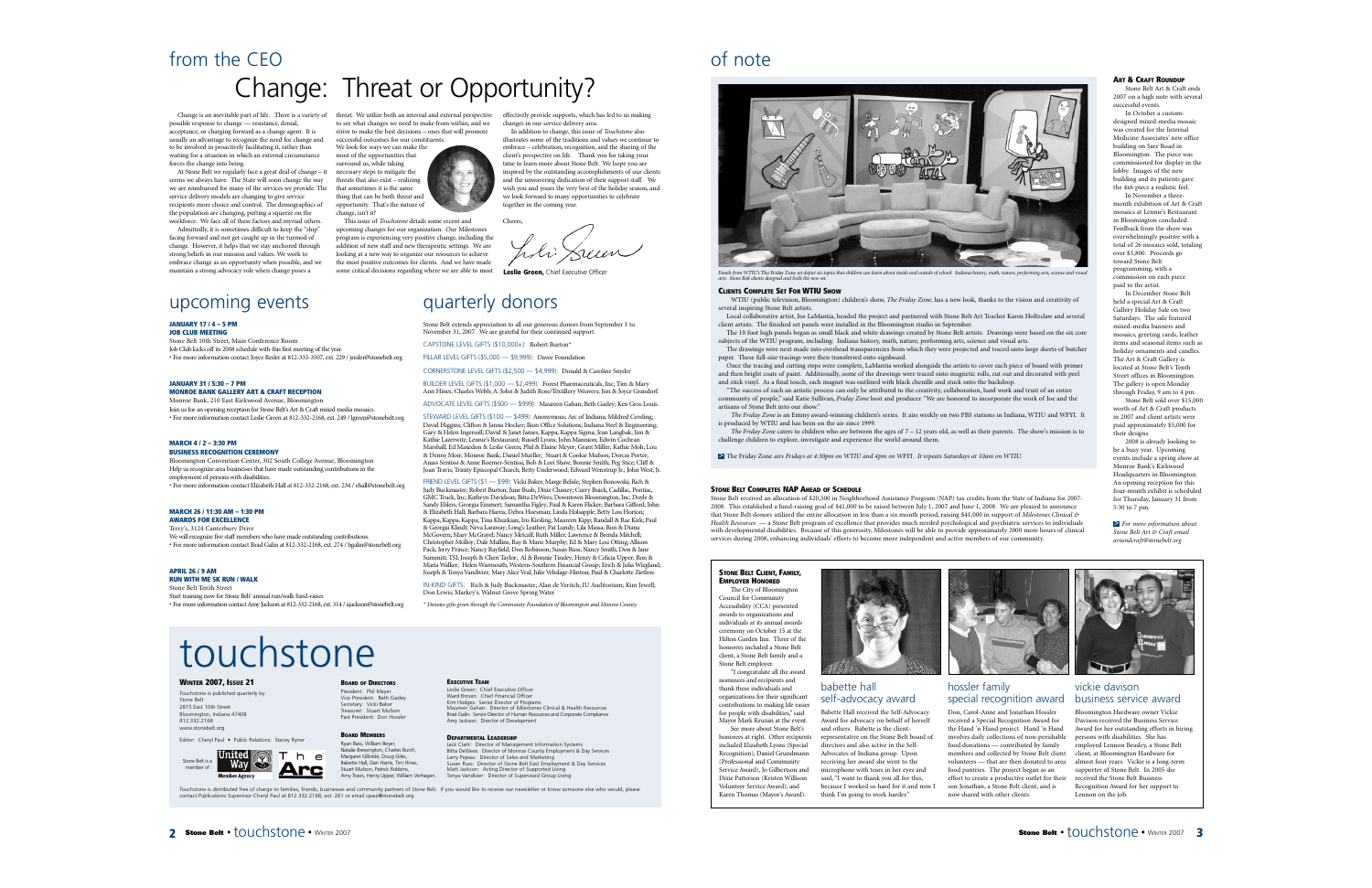### agency-wide awards

#### steve warren hero award

On July 18, 2007, a resident at Elliott House, a Stone Belt Group Home, had an unfortunate choking incident. Staff members Brandy Quillen and Judy Philpott reacted in just the way we would want anyone to react in such a situation. One immediately began to perform the Heimlich Maneuver, while the second called 911. Rescue breaths were also performed. There was no air flow, no pulse and the resident was cyanotic. These two brave staff members then began to administer full treatment CPR and were able to complete two full rounds by the time the ambulance arrived. Had it not been for these two courageous staff members, there is no doubt that the resident would not have survived this traumatic event. They worked together as a team to save this individual's life.



### visionary leadership award

A good leader builds trust, inspires, models an example for all to follow, empowers his/her followers, develops innovative solutions, and aligns with the agency mission. Susan Russ has demonstrated her outstanding capabilities in all of these ways and much more. Ten years ago, there was a request for Stone Belt to begin offering services to a new group of clients. She stepped forward, blazed a trail into a new service area and began to offer highquality services to a small group of clients desiring munity employment Today, Stone Belt's East Region supports over 110 clients with employment, life skills enrichment, high school transition, supported living and Milestones services. The success and vitality of these services can all be traced back to a brave and ambitious woman who was willing to use her minivan, parked under a shade tree, as an office for several months until we established an office in Columbus.



owen county *November 4, 2006 IGA Building Spencer*

Client of the Year: *Electa Holsapple* Ms. Congeniality: *Richelle Hartman* Mr. Congeniality: *Dennis Heyen* Client-Selected Staff: *Becky Smith* Outstanding Group Living Employee: *David Furr* Outstanding Supported Living Employee: *Rose Dickerson* Outstanding Employment & Day Services Employee: *Amanda Hodges* Community Partners: *World Arts Printing & Plywood King*

Client and staff winners from the most recent awards ceremony in each region were all considered for this year's agency-wide awards for Employee of the Year and Client of the Year, presented at the Monroe County/Agency-Wide celebration in September. This tradition will continue in future years, as well.

In each Fiscal Year the first Annual Celebration will be held in Owen County in November.

### celebrations Annual Awards 2007

The next celebration will be held in the East region in April, followed by the Lawrence celebration in early September. The award season will conclude at the end of September with the agency-wide celebration during which Monroe County staff, client and community members - in addition to overall agency winners - will be recognized.

There were several highlights of this year's awards season. At the Lawrence County celebration, both a mother and daughter were honored for their work for Stone Belt. Brandy Quillen, Associate Manager for Elliott House, received the *Home Life Must Be Self Directed* award and her daughter Dee Dee Bordeleau, Manufacturing Services Specialist, received the *Learning Creates Empowerment* Award. This mother and daughter duo are an inspirational example of a family tradition of excellent service to others and they represent a great instance of individuals truly living Stone Belt's values.

At the Monroe County celebration, retiring member of the Stone Belt Board of Directors, Ed

Otting – who completed ten years of volunteer service to the agency — was presented with a special custom-created Art & Craft Mosaic depicting the house and residents of Miller House, the Group Home of his daughter, Angela. "I am incredibly touched by this personal tribute," said Otting.

Owen County's meeting once again featured a silent auction of several baskets filled with goods donated from generous area merchants. Proceeds from this annual tradition benefit client programming.

In the East region, this year's celebration was held at a community location for the first time. With recent growth in client services, the timing was right to move the event from program offices into the Columbus City Hall. The move was met with resounding excitement from staff and clients.

As Stone Belt has moved well into its 2008 fiscal year, there will surely be more stories of success and progress to celebrate. We look forward to sharing them!





### employee of the year

Rose Dickerson was selected from among all other employee award winners in all counties as the most outstanding employee. She works with clients in their homes helping them to develop independence, increase their involvement in self-advocacy activities and to develop friendships in the community. Rose's communication skills are exemplary. The success of support teams in which she is involved can often be attributed to her ability to accurately and effectively communicate a snapshot of the life of those whom she supports. She is organized, plans ahead and often leaves co-workers information about upcoming community events to facilitate the client's participation in those events. With a calm and reassuring demeanor, this outstanding staff supports both clients, and co-workers, and embraces Stone Belt's mission. She shares her passion with all.



### client of the year

Kelly Draus was chosen from winners in all counties. She has worked very hard over the past two years to increase her overall stamina. She has changed her dietary habits, which in turn has increased her mobility and health. She no longer uses her wheel chair and has also been taken off of the continuous supply of oxygen she once used. As her health has improved, so has her outlook on life. Although she can be counted on for her wry viewpoint at times, she is smiling a lot more these days and enjoying her life to a much greater degree. With her newfound stamina and mental outlook, her next goal is to return to work. The community of Bedford will certainly appreciate her hard work and dedication.

east region *April 24, <sup>2007</sup> Bartholomew County City Hall*



Outstanding Supported Living Employee: *Carol McMurtrey* Outstanding Day Services Employee: *Mary Brown* Day Services Client-Selected Staff: *Joel Allison* Supported Living Client-Selected Staff: *Matthew Holland & Darlene Erwin* Day Services Outstanding Client: *Melissa Bishop* Supported Living Visionary Leadership: *Lora Vanosdol* Day Services Visionary Leadership: *Debra Barnes* Residential Program of the Year: *Holland/King Residence* Educator of the Year: *Faith Thomas* Community Partner: *Rural King* Volunteer of the Year: *Randy McCarty*











Self-Determination is Essential: *Jack Quackenbush (client)* Learning Creates Empowerment: *Joe Underwood (client)* All People Have Contributions to Make: *Jimmy Stiffler (client)* Home Life Must Be Self-Directed: *Kelly Draus (client)* Positive Supports Provide the Best Long-Term Results: *Amie Scherschel (staff)* Employment is a Fundamental Part of Adult Life: *Dee Dee Bordeleau (staff)* Social Life and Relationships Help Create Quality of Life: *Carolyn Hawkins (staff)* Home Life Must Be Self-Directed: *Brandy Quillen (staff)*

# monroe county

*September 24, <sup>2007</sup> Bloomington Convention Center*











Self Determination is Essential: *Angie Ehlers (client)* Learning Creates Empowerment: *Babette Hall (client)* All People Have Contributions to Make: *Johnathan Hossler (client)* Home Life Must Be Self-Directed: *Lisa Hackney (client)* Positive Supports Provide the Best Long-Term Results: *Miriam Budarz (staff)* Employment is a Fundamental Part of Adult Life: *Kassie George (staff)* Social Life and Relationships Help Create Quality of Life: *Josh Jackson (staff)* Community Partner Awards: *Indiana Institute on Disability and Community Bureau of Developmental Disabilities Services, District 4 Field Office* Volunteer of the Year: *Retired and Senior Volunteer Program (Area 10 Agency on Aging)*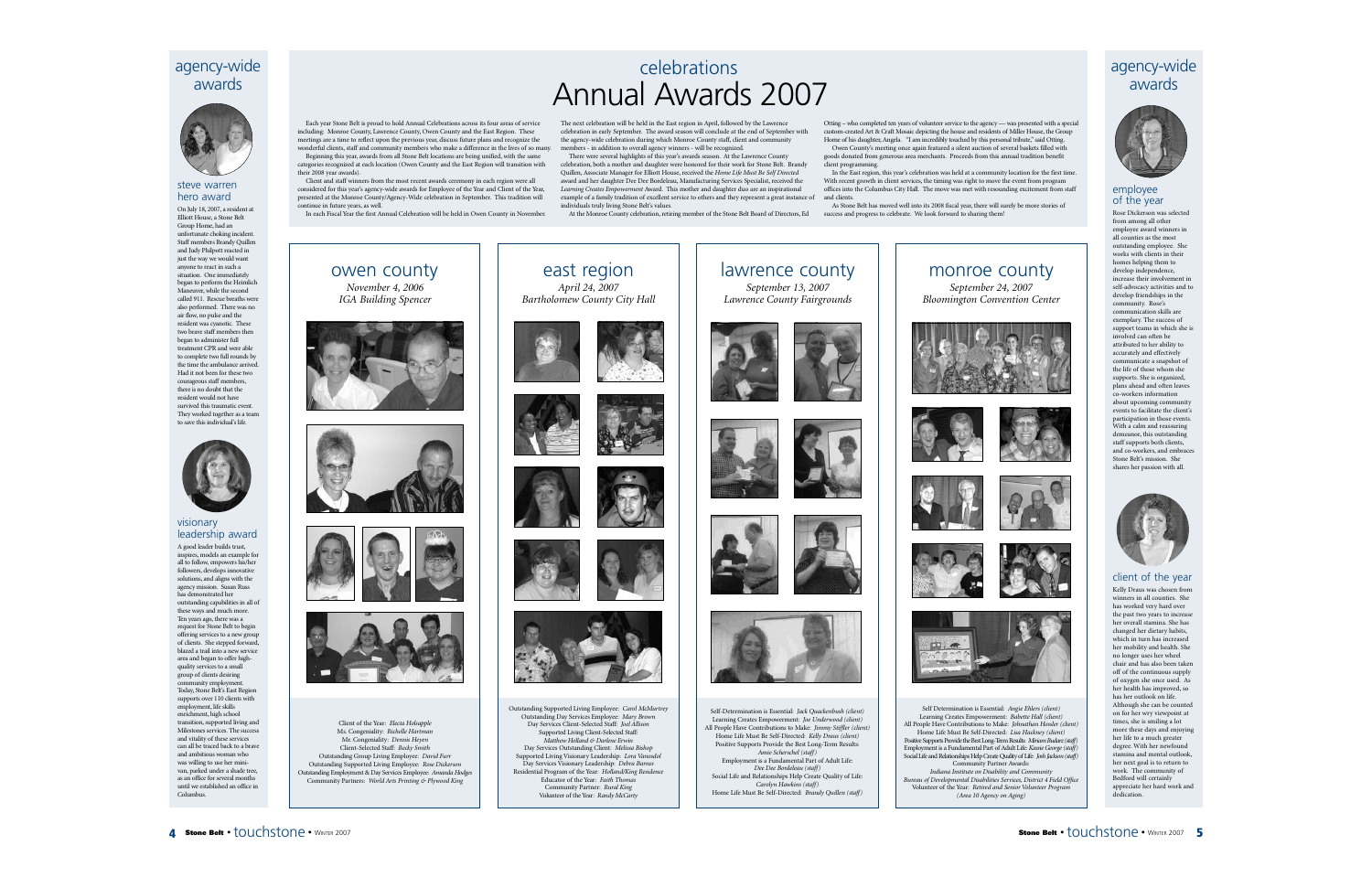### development

## Grants awarded, donors appreciated

#### recent grants awarded

Stone Belt is honored to have received two grants that recognize the outstanding potential which exists in its programming. The United Way of Monroe County has awarded Stone Belt \$5,620 in an Agency Capacity Building Grant. Stone Belt was one of only three agencies awarded funds during a highly competitive grant cycle. The funds will be utilized in the purchase of a stamping machine and a dye cutter for use in Stone Belt's Leather Works and Art & Craft production. Stone Belt was recognized by United Way for its innovative businesses that provide creative and dynamic work opportunities to individuals with disabilities while creating an excellent revenue stream for the agency. The new machinery will allow Leather Works and Art & Craft to greatly expand their lines of merchandise, and will provide clients with the development of exciting new professional skills.

Stone Belt also received a \$5,000 grant from the Davee Foundation in support of its Career Advancement Services (CAS), a program which assists clients in developing work and professional skills in order to increase their potential for finding and maintaining community employment. Clients explore concepts such as listening to supervisors, attendance, task completion, problem solving and safety through both classroom and experiential trainings that promote self-determination. Stone Belt will utilize the grant to expand upon the existing programmatic vision through the research and purchase of cutting-edge, nationally-developed curricular materials.

### ira giving opportunity

Did you know that your IRA can now be used as an immediate source of gifting as well as tax savings? If you are 70½ or older, the IRS requires you to take a mandatory distribution from your retirement account, or face a penalty of 50% on the amount that should have been withdrawn. However, thanks to the Pension Act of 2006, there is temporary tax relief on these distributions. The provision, which expires at the end of December of this year, allows those individuals required to withdraw money from their IRAs to send these distributions directly to qualifying charitable organizations such as Stone Belt, thereby avoiding taxes. IRA owners can make tax-free gifts of up to \$100,000 during 2007 directly from their IRA, with the dollars donated not considered to be taxable income. This act is a potential breakthrough in charitable giving, as givers can avoid tax liability, and instead increase the amounts directed to charitable causes.

#### stone belt donors make the difference

Because of the visionary giving of each of our donors, Stone Belt was able to remain an agency of excellence in 2007, providing quality supports to individuals with developmental disabilities as they strive to reach their full potential. Through generous contributions, Stone Belt

- provided services for more than 1,500 clients
- offered support to over 180 individuals living independently and in group residential sites served over 600 clients in life skills educational programs
- supported over 200 individuals in employment positions within the community
- provided over 2,500 out-patient visits for psychological, behavioral and clinical support employed over 300 clients in agency-based manufacturing employment

Each day Stone Belt helps people with disabilities fulfill their dreams. For some, it is a career in the arts world; for others, it might be moving into their first apartment independently. Whatever the goals, Stone Belt's client-centered supports are designed to help people with disabilities realize their personal vision of success.

As the holiday season approaches, we hope that you will consider Stone Belt in your end-of-year giving. A gift to Stone Belt allows every aspect of our agency to flourish. With your help, we can stretch our diminishing funding much further and promote the highest quality of services. Your gift will go directly to programs of excellence that support people with disabilities in their quest for personal fulfillment.

*To discuss giving opportunities to Stone Belt please contact Development Director,* >Amy Jackson, at 812-332-2168 etc. 314 / ajackson@stonebelt.org.



Joan Burton was the first Executive Director of Stone Belt Arc, serving in this capacity from 1965-1985. Her husband<br>Robert recently honored her memory with a \$10,000 donation to the Joan Burton Memorial Fund.

### development The Joan Burton Memorial Fund

Stone Belt is pleased to announce a recent gift of \$10,000 given by Mr. Robert Burton to the Joan Burton Memorial Fund in the Community Foundation of Bloomington and Monroe County. All revenue from the Joan Burton Memorial Fund benefits the programs of Stone Belt.

Mrs. Burton was the first Executive Director of Stone Belt Arc, serving in this capacity from 1965-1985. During her years of service, Mrs. Burton saw the transformation of the agency. She was instrumental in the establishment of Stone Belt's residential programs, and she pioneered the first cooperative arrangements with the Monroe County Community School Corporation for special education programs. Mrs. Burton oversaw the development of Stone Belt's adult vocational program, including both community recycle and manufacturing, and she initiated the fund-raising and construction efforts of Stone Belt's 10th Street facility in Bloomington.

Mrs. Burton's impact on Stone Belt — and on the entire community — was truly significant. Her advocacy work on behalf of individuals with developmental disabilities was inspirational in an era when there were very few people dedicated to this cause. Joan Burton was highly regarded and widely known throughout Bloomington and Monroe County during her Stone Belt tenure and beyond. Her legacy echoes throughout the halls of Stone Belt even today.

In keeping with her vision for Stone Belt, Mrs. Burton encouraged the leadership of the organization to create an endowment fund which would provide a permanent income stream for the agency. Upon her death in October of 2001, her husband Robert Burton honored this wish through the establishment of the Joan Burton Memorial Fund in the Community Foundation of Bloomington and Monroe County. Revenue from this fund is utilized today to support programs of excellence, including the Stone Belt Awards of Excellence as well as tuition scholarships offered to staff wishing to continue their education toward advancing their career in the field. Both of these programs provide significant and lasting impact for the clients served by Stone Belt.

Gifts to the Joan Burton Memorial Fund support Stone Belt into perpetuity. The Fund provides donors with an outstanding vehicle for advancing Stone Belt as an agency of excellence, and serves as part of Stone Belt's greater endowment efforts being undertaken as the agency moves toward fifty years of service in the community. Stone Belt is privileged to be a part of the honoring of Mrs. Burton's legacy. Her impact on the whole of the community will continue to be realized for many years to come.

*For more information on giving opportunities to Stone Belt's endowment efforts,* >*please contact Amy Jackson, Stone Belt's Development Director, at 812-332-2168, ext. 314 / ajackson@stonebelt.org or Pete Rhoda, Development Director of the Community Foundation of Bloomington and Monroe County, at 812-333-9016 / cfdonor@insightbb.com.*

### restructure Services to be organized by location

Stone Belt is dedicated to providing comprehensive services to our clients; the agency strives to empower clients to experience the greatest level of self-determination and the highest quality of life. To this end, Stone Belt is in the process of implementing a new organizational structure in order to achieve the most positive outcomes for the individuals served.

The foundation of the agency-wide restructure — to be implemented beginning in January of 2008 — is built around a wholistic approach to providing supports for clients' lives. Rather than offering services to an individual through segmented departments such as residential, day programming and employment, services will now be offered to each client by a cohesive staffing unit that will work with the individual to create a comprehensive picture of his or her goals, desires and needs. Additional objectives of the new agency structure include staffing of day programs with skilled subject-specific instructors equipped with cutting-edge curricular materials, and provision of the highest levels of supervision, training and leadership for staff.

Stone Belt will be organized around four regions of service delivery: Central (Monroe County), West (Owen County and West Monroe County), South (Lawrence County) and East (Bartholomew and Jackson Counties). In addition, the agency has created a position of Director of Program Supports and Community Employment. This position will entail the offering of resources to each region, and will also be responsible for community employment, follow-along job supports, and on-going community-based Stone Belt programs of excellence.

The restructuring efforts have been guided by Stone Belt's Senior Director of Programs, Kim Hodges. An eighteen year veteran of Stone Belt who formerly served as the director of both Lawrence and Owen County's programming and manufacturing, Kim was promoted to Senior Director of Programs in the spring of 2006 with the mandate from agency leadership to create a wholeagency approach to the offering of services. Kim brings to the position a wealth of knowledge, experience and vision. As Senior Director of Programs, Kim will oversee each of the Regional Directors, as well as the Director of Program Supports and Community Employment.

The board of directors and executive staff of Stone Belt greatly look forward to the implementation of this new agency-wide organizational structure, which fully compliments Stone Belt's mission to prepare, empower and support individuals with developmental disabilities to fully participate in the life of the community.

### offices Jennings County services relocated

As part of an evaluative effort of the quality of services Stone Belt strives to provide for all its clients, the difficult decision was made to discontinue the offering of services in Jennings County. Many considerations went into the making of this change; most importantly was recognition that it is not possible, due to on-going staffing constraints, to support services of excellence in that part of the state. The agency leadership felt it best for the clients being supported to offer them services in Lawrence or Bartholomew Counties, locations where Stone Belt's support systems remain substantive and consister.

Stone Belt began serving individuals in the Jennings County area in 2004 when Muscatatuck State Developmental Center closed its doors. It was at that time that State officials, in search of a qualified service provider for some of the final individuals to leave the facility, contacted Stone Belt to request assistance.

The Jennings County clients served by Stone Belt since 2004 have made great progress in their transition from institutional to community life. Stone Belt believes that serving them now in either Bartholomew or Lawrence Counties will afford them even greater vocational and leisure opportunities. The change in service location began to be implemented in November and will continue over the next few months. The Jennings County office closed on December 1, and all administrative staff and functions were moved to Stone Belt's Columbus (Bartholomew County) office.

Clients and families affected by the change were offered the choice of continuation of Stone Belt services in one of the two alternate locations, Bartholomew or Lawrence Counties. For those clients and their families who chose to continue services within the Jennings County area, arrangements were made to support their smooth and successful transition to new service providers. Stone Belt demonstrated commitment to assisting and supporting clients in their self-determined choice.

Stone Belt also worked closely with staff affected by this decision, some of whom were able to transfer as employees to an alternate Stone Belt location. Where necessary, Stone Belt assisted staff in seeking employment with other providers in the area; many employment opportunities existed for staff members choosing to remain in Jennings County.

Stone Belt remains dedicated to providing programs of excellence throughout all regions where the agency is located. The decision to focus services in the five core agency counties (Bartholomew, Jackson, Lawrence, Monroe and Owen) will have a truly positive and lasting impact on the clients, their families and staff.

### regional directors

*Each of the five Director positions has been filled by a highly-qualified staff from within the agency:*









east region director Susan Russ *formerly the Director of East Day Programs*



### human resources

### Two new staff training programs begin

#### By Brad Galin *Senior Director of Human Resources and*

It is said that the key to success in any organization is its people. That is certainly true for Stone Belt, which employs over 500 unique individuals who work each day to make a difference in the lives of our clients, in our partner agencies and businesses, and in our community. In an effort to support our staff in reaching toward ever greater levels of excellence. Stone Belt has initiated two new leadership development programs: ASPIRE and VOICE.

The ASPIRE series is open to all Stone Belt employees and is designed to allow for exploration of new concepts, a strengthening of current skills, and meaningful engagement between current and future leaders of the organization. Topics in the series have been selected from feedback received on various employee surveys as well as from ongoing conversations that take place through both formal meetings and informal gatherings. Participation is voluntary, and sessions take place in various Stone Belt locations and at differing times in order to accommodate the many schedules of our employees. As an incentive, <sup>a</sup> small cash award is offered to employees who complete the entire eight course series over two years. The first session (on Time Management) brought over 30 employees to Stone Belt's Central Office in November. Upcoming sessions in the series include "Exploring your Leadership Style," "Effective Communication," and "Understanding Financial Reports and Funding for Services."

VOICE, our second leadership development initiative, has been designed for individuals holding current supervisory positions within the agency. Covering topics ranging from "Diversity,""Conflict Resolution," and "Managerial Work Ethics," the VOICE program seeks to develop and enhance the skills that our supervisors posses as they lead their groups and teams in the delivery of services. The program has been in place for over one year for individuals who are just beginning their role in supervisory positions. Stone Belt is committed to now have all current supervisors experience the nine-session course by the conclusion of 2008. Many studies have been conducted which conclude that employees most often choose to leave a work place because they have experienced a lack of suppor<sup>t</sup> from their supervisors. Through the implementation of VOICE agency-wide, Stone Belt is committed to building strong leaders who consistently provide support, guidance and encouragement for those they supervise. In turn, this will have significant and lasting impact on the agency's overall quality of service for our clients.

Both the ASPIRE and VOICE initiatives represent additional training opportunities that exist beyond those conducted for all new employees. Upon hire, new employees receive more than 40 hours of training in areas that include "CPR/First Aid," "Principles of Service," "Core A (medication administration)," and "Positive Behavior Supports." Central to all Stone Belt training is an interactive format that allows employees to role play and dialogue about real-world situations which may be encountered in their work throughout the agency. <sup>A</sup> dedicated group of agency trainers regularly evaluates Stone Belt's training courses in an effort to provide the most effective and meaningful learning possible.

An exciting opportunity exists on the horizon in a new state-wide program being developed through a partnership between Ivy Tech, the Indiana Institute on Disability and Community, and the State of Indiana. Stone Belt is honored to have been selected as one of only nine "Phase One" agencies throughout the state that will be able to offer employees advanced training opportunities which earn participants college credit. In the initial phase, Stone Belt will send ten employees through this program free of charge; at their successful conclusion participants will receive a Certificate in Human Behavior which can then be applied to a future Associates Degree through Ivy Tech. Stone Belt looks forward to sharing more information as this exciting new program takes shape in 2008.

*For more information about Stone Belt's training* > *programs log on to www.stonebelt.org.*

Get to know Marcella Eller By Marcella Eller first person

*Told to Jenny Austin, Life Skills Enrichment Coordinator*

I was born at my granddad's old place. My Granddad is dead now. I went to school up above our house on the pike. I liked school. I liked to be with my good friends. We liked to play dolls. I still like dolls; I have a big collection of baby dolls at home. We lived on a farm. I helped with chores. I cleaned my bedroom. I can't do that as well now since I'm in the [wheel] chair. My mom and dad are dead now. I had a brother who was killed in the war. That made us all real sad. My sister died a few

years ago from a heart attack. I'm going to call my niece to see about Thanksgiving. I like to spend the holidays with her. <sup>I</sup> get homesick sometimes, and I miss my mom and my sister.

After living with my mom and dad, I came to Stone Belt. I used to have a job in the community. I worked at Pizza Hut, Grisanti's and Macri's. I hated to give those jobs up. I wish I could have another community job. I like working in the workshop. I wish I could work every day. I hate those old classes.

My birthday is coming up soon. I'm going to be 83 years old. I talked to my girlfriend the other day. We're going to have a big birthday<br>1) party! I like Thanksgiving and my birthday. I like going Christmas shopping. But I